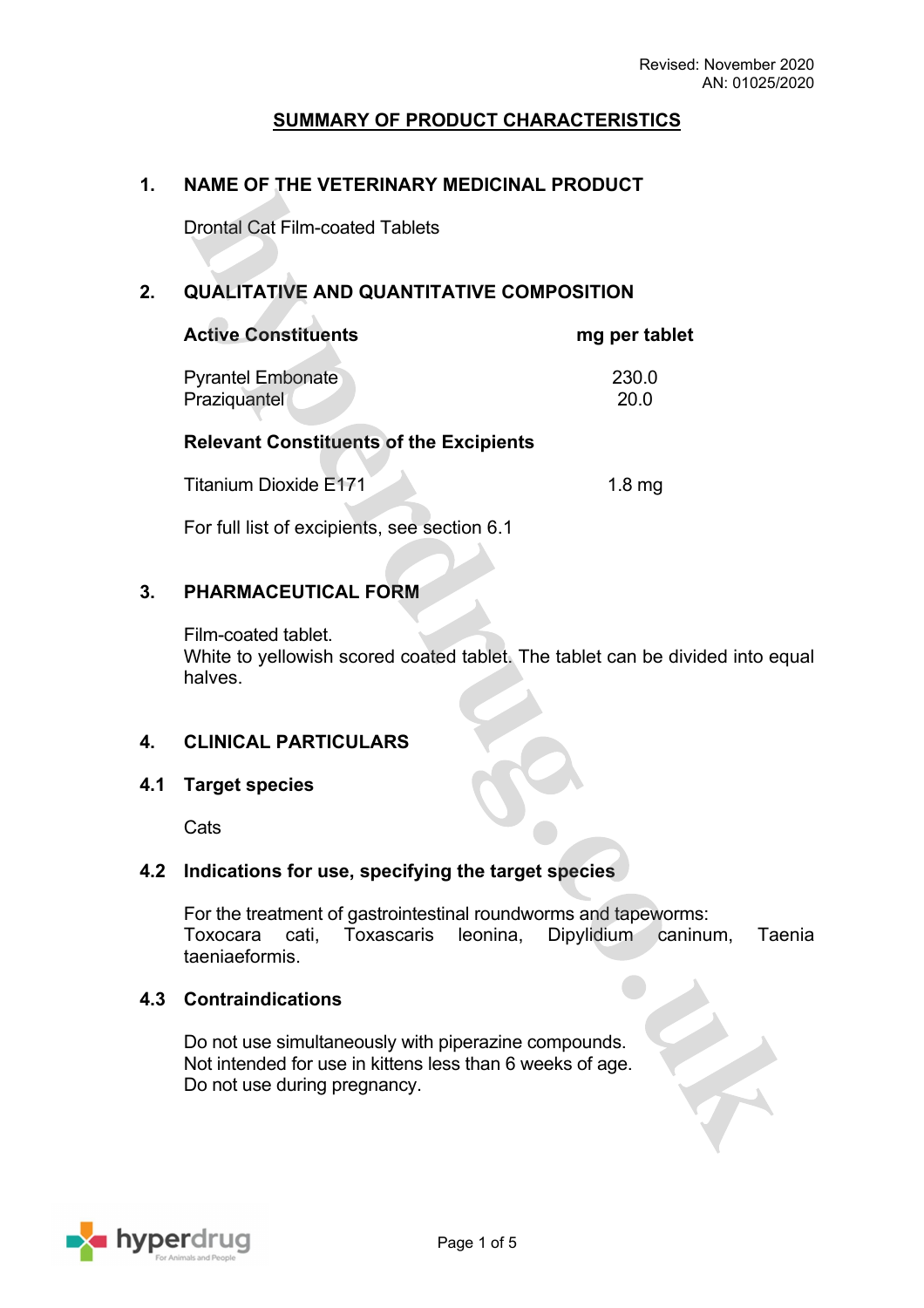### **4.4 Special warnings for each target species**

Fleas serve as intermediate hosts for one common type of tapeworm - *Dipylidium caninum*. Tapeworm infestation is certain to re-occur unless control of intermediate hosts such as fleas, mice etc is undertaken.

As a precautionary measure to prevent the establishment of *Echinococcus multilocula*ris in the UK and Ireland, it is recommended that all dogs and cats entering the country be treated with praziquantel.

### **4.5 Special precautions for use**

i. Special precautions for use in animals

None.

ii. Special precautions to be taken by the person administering the medicinal product to animals

In the interests of good hygiene, persons administering the tablets directly to a cat, or by adding them to the cat's food, should wash their hands afterwards.

### **4.6 Adverse reactions (frequency and seriousness)**

Mild and transient digestive tract disorders such as hypersalivation and/or vomiting and mild and transient neurological disorders such as ataxia may occur in extremely rare cases.

#### **4.7 Use during pregnancy and lactation**

Not to be used during pregnancy but may be used during lactation.

### **4.8 Interaction with other medicinal products and other forms of interaction**

Do not use simultaneously with piperazine compounds.

### **4.9 Amount(s) to be administered and administration route**

#### *Dosage*

The recommended dose rates are: 57.5 mg/kg pyrantel embonate and 5 mg/kg praziquantel. This is equivalent to 1 tablet per 4 kg bodyweight.

| 2 kg bodyweight | $\frac{1}{2}$ tablet    |
|-----------------|-------------------------|
| 4 kg bodyweight | 1 tablet                |
| 6 kg bodyweight | 1 $\frac{1}{2}$ tablets |

*Administration and Duration of Treatment*

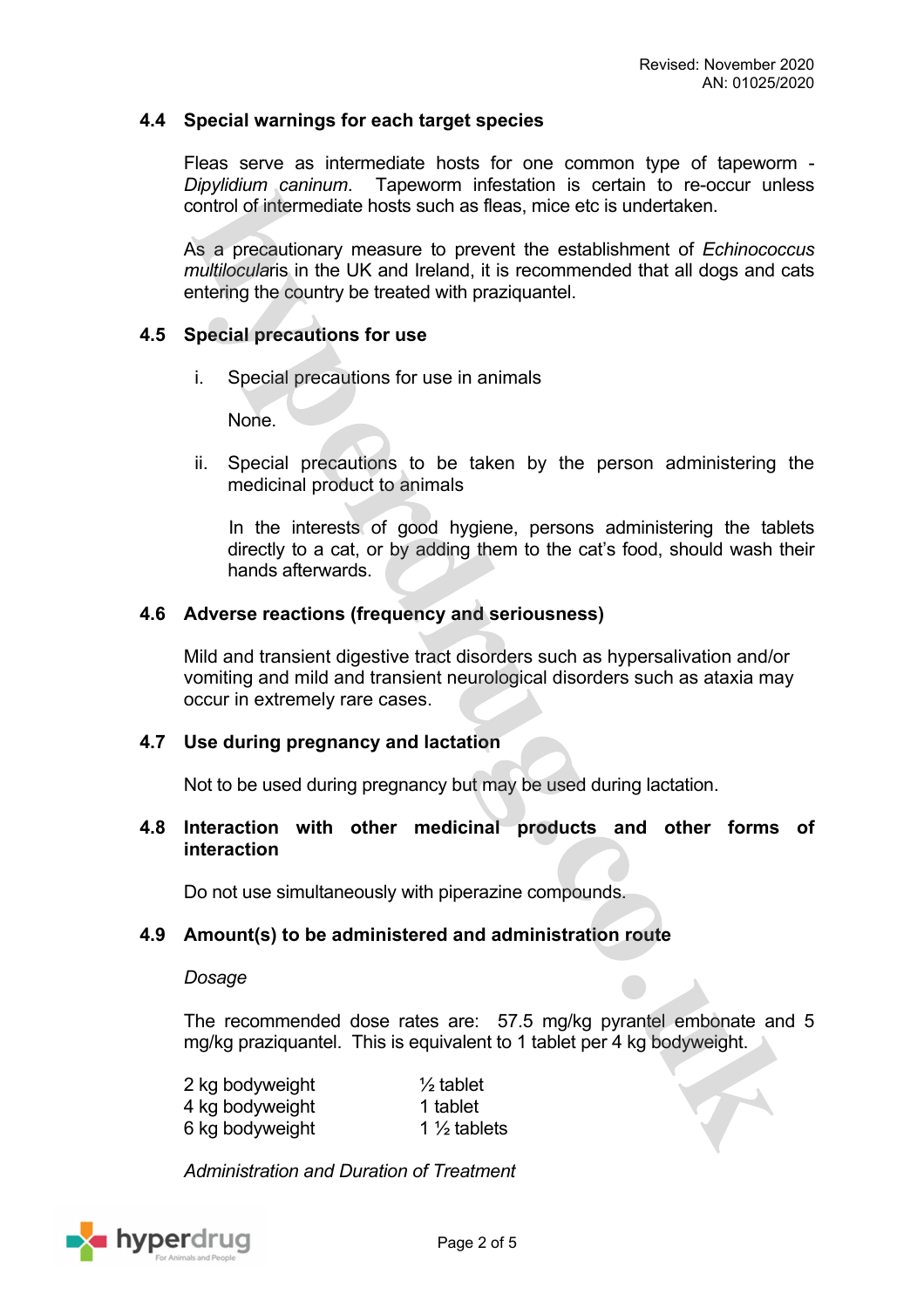Single oral administration. The tablet should be given directly to the animal, but if necessary can be disguised in food.

### **4.10 Overdose (symptoms, emergency procedures, antidotes), if necessary**

No information.

### **4.11 Withdrawal period(s)**

Not applicable.

## **5. PHARMACOLOGICAL PROPERTIES**

An anthelmintic active against gastrointestinal roundworms and tapeworms. The product contains two active ingredients:

- 1. Pyrantel embonate (pamoate) a tetrahydropyrimidine derivative and
- 2. Praziquantel, a partially hydrogenated pyrazino-isoquinoline derivative

### **ATC VetCode:** QP52 AA51

**Pharmacotherapeutic Group:** Anthelmintics, Praziquantel combinations.

### **5.1 Pharmacodynamic properties**

Pyrantel acts as a cholinergic agonist. Its mode of action is to stimulate nicotinic cholinergic receptors of the parasite, induce spastic paralysis and thereby allow expulsion from the gastrointestinal (GI) system by peristalsis.

Praziquantel is very rapidly absorbed into and distributed throughout the parasite. Both in vivo and in vitro studies have shown that praziquantel causes severe damage to the parasite integument, resulting in contraction and paralysis. There is an almost instantaneous tetanic contraction of the parasite musculature and a rapid vacuolisation of the syncytial tegument. This rapid contraction has been explained by changes in divalent cation fluxes, especially calcium.

In this fixed combination product pyrantel is active against the following ascarids: *Toxocara cati* and *Toxascaris leonina*. Praziquantel is effective against tapeworms in particular *Dipylidium caninum* and *Taenia taeniaeformis*.

The product has also been shown to be efficacious in the control of hookworms, *Ancylostoma tubaeforme* and *A. braziliense* and the tapeworm *Joyeuxiella pasqualei*, none of which occur naturally in the UK or Ireland but may occasionally be found in imported animals. Since it contains praziquantel, the product is effective against *Echinococcus multilocularis,*  which does not occur in the UK or Ireland but is becoming more common in some European countries.

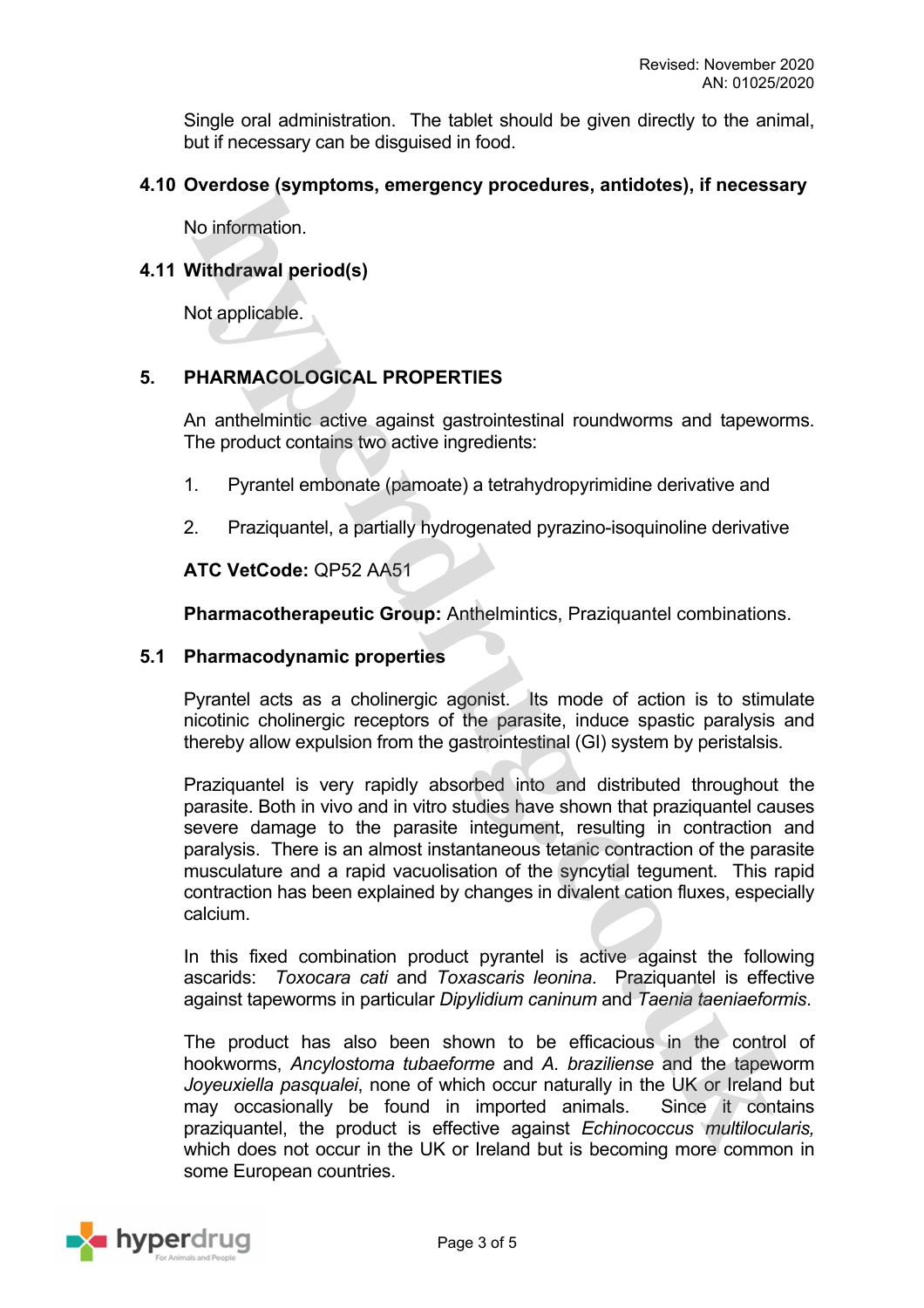### **5.2 Pharmacokinetic properties**

No data available.

# **6. PHARMACEUTICAL PARTICULARS**

### **6.1 List of excipients**

Titanium dioxide E171 Maize starch Microcrystalline cellulose Povidone K25 Magnesium stearate Silica colloidial anhydrous Hypromellose Polyethylene glycol

### **6.2 Incompatibilities**

Not applicable.

### **6.3 Shelf-life**

Shelf-life of the veterinary medicinal product as packaged for sale: 5 years.

#### **6.4 Special precautions for storage**

Do not store above 25°C. Do not remove tablets from strip packaging until required for use. Any part used tablets should be discarded.

### **6.5 Nature and composition of immediate packaging**

| Container material:     | Aluminium foil blister of polyethylene coated |  |
|-------------------------|-----------------------------------------------|--|
|                         | aluminium blister                             |  |
| Closure:                | Heat seal                                     |  |
| Container colour:       | Silver or white coloured                      |  |
| <b>Container sizes:</b> | Cartons containing 2, 24 or 96 tablets.       |  |
|                         | Not all pack sizes may be marketed.           |  |

### **6.6 Special precautions for the disposal of unused veterinary medicinal product or waste materials derived from the use of such products, if appropriate**

Any unused veterinary medicinal product or waste materials derived from such veterinary medicinal products should be disposed of in accordance with local requirements.